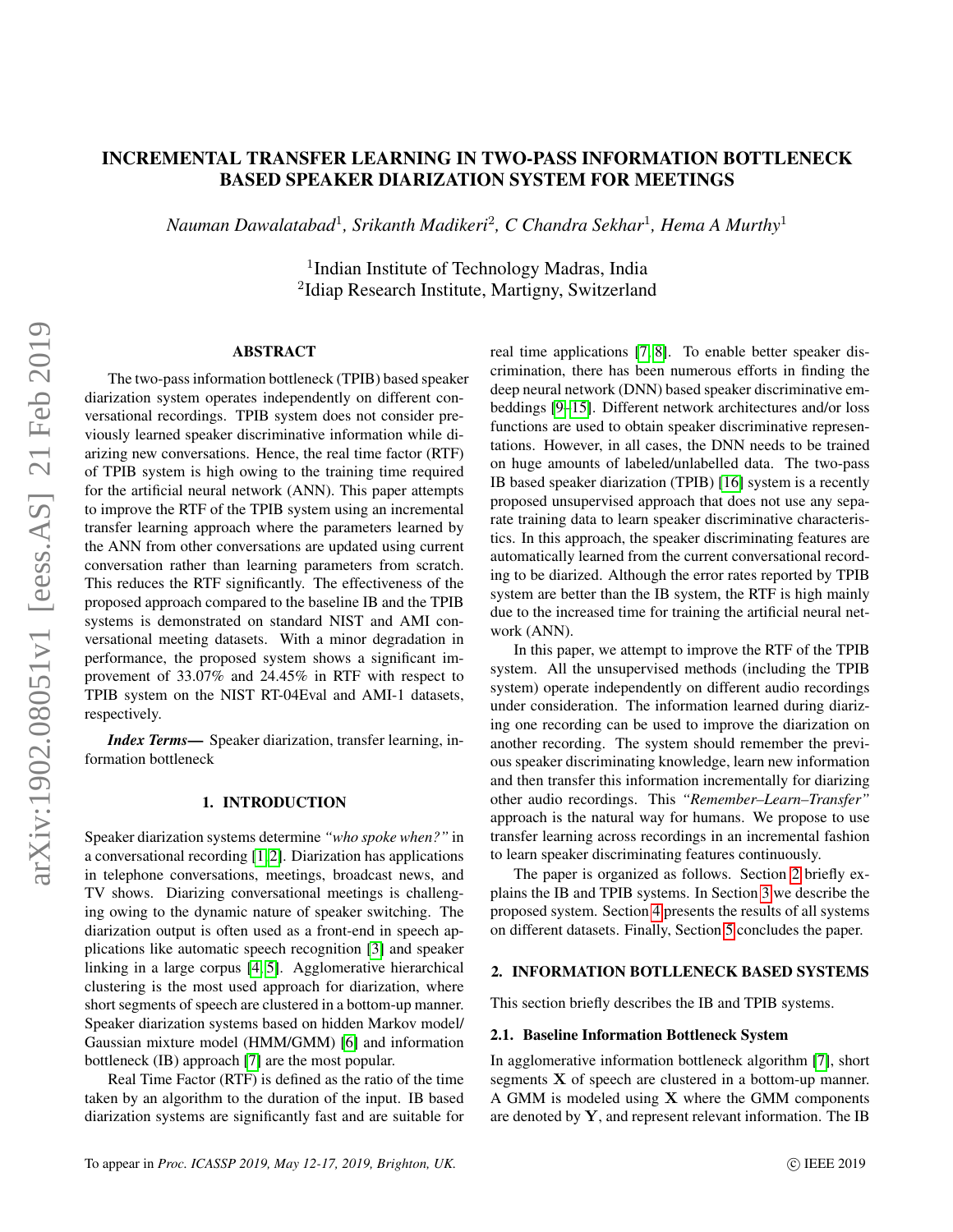<span id="page-1-1"></span>

Fig. 1: *Block diagram of the proposed system (TPIB-ITL).*

based approach clusters the set of segments  $X$  into a set of clusters C such that most of the relevant information about Y is captured. The objective function  $\mathcal F$  is given by

$$
\mathcal{F} = \mathbf{I}(\mathbf{Y}, \mathbf{C}) - \frac{1}{\beta} \mathbf{I}(\mathbf{C}, \mathbf{X})
$$
 (1)

where I(·) denotes the mutual information and  $\beta$  is a Lagrange multiplier. The normalized mutual information (NMI) [\[7\]](#page-4-6) is used as a criterion for terminating the clustering process.

## 2.2. Two-pass IB based Diarization System

Two-pass IB (TPIB) based speaker diarization system [\[16\]](#page-4-10) consists of 2 passes of the IB diarization as given below.

- *First pass*: In the first pass, standard IB based diarization is performed followed by Kullback-Leibler hidden Markov model (KL-HMM) based realignment [\[17\]](#page-4-11).

- *ANN Training, Feature Extraction and Orthogonalization*: ANN initialized with random weights is trained on the output boundary labels and the spectral features obtained in the first pass. Latent features are extracted from the penultimate layer of the trained ANN. Principal component analysis (PCA) is then applied to whiten the features.

- *Second pass*: The latent features are used along with the spectral features in the second pass of IB clustering which is then followed by a KL-HMM based realignment.

## <span id="page-1-0"></span>3. TPIB WITH INCREMENTAL TRANSFER LEARNING

Transfer learning is the improvement of learning in a new task through the transfer of knowledge from a related task that has already been learned [\[18\]](#page-4-12). In TPIB system, the ANN learns the parameters from scratch for each conversation independent of the other. It is the primary bottleneck in terms of run time. We attempt to solve this problem by retaining the knowledge learned by the model from other audio recordings. New discriminative information from the current recording is used to learn more speaker discriminative features. As shown in Fig. [1,](#page-1-1) the following steps are involved in the proposed TPIB system with incremental transfer learning (TPIB-ITL).

*- Step 0 - Training seedANN:* A seedANN is trained from the first audio to be diarized by the system. We first perform IB based diarization followed by KL-HMM based realignment to get the relative speaker labels. We intialize all layers' weights  $(X1, X2, \text{and } X3)$  of seed ANN using Xavier intialization technique as described by Glorot and Bengio in [\[19\]](#page-4-13). The obtained speaker labels and the spectral features are used to train the seedANN. This seedANN is used for the subsequent recordings to be diarized. It is important to note that no separate data is used for training the seedANN.

*- Step 1 - First pass:* In the first pass, we perform IB based diarization that is followed by KL-HMM based realignment. *- Step 2 - Transfer of knowledge and fine-tuning:* Unlike random initialization of ANN weights in TPIB, we initialize the parameters of the current ANN with the parameters of the seedANN. However, the number of speaker labels in the first-pass output of the current recording can be different from the number of output neurons in the seedANN. To handle this mismatch, the parameters  $W1$  and  $W2$  (as shown in Fig. [1\)](#page-1-1) are initialized from the  $seedANN$ . The final layer weights alone are initialized using Xavier initialization  $(X)$ . After initialization, fine-tuning of the ANN is performed for a small number of epochs. Fine-tuning is performed using the first pass output labels and the spectral features of the current recording to be diarized. The fine-tuned ANN weights  $(W1)$ and  $W2'$ ) are stored as  $ANN^*$ .

*- Step 3 - Latent Feature Extraction and Orthogonalization:* Once the ANN is fine-tuned for the current recording, the output of the penultimate layer is used as the latent feature (LF) representation. The output features are subjected to PCA for orthogonalization.

*- Step 4 - Posterior Merging:* The latent space features (LSF) are merged with the spectral features [\[7\]](#page-4-6) as,

$$
P(\mathbf{y}|\mathbf{f_t^s}, \mathbf{f_t^z}) = P(\mathbf{y}|\mathbf{f_t^s}).w_s + P(\mathbf{y}|\mathbf{f_t^z}).w_z \tag{2}
$$

where  $f_t^s$  and  $f_t^z$  are feature vectors at time t from spectral feature stream s and latent feature stream z, respectively. Here,  $w_s$  and  $w_z$  are the weights assigned to the feature streams s and **z** respectively, such that  $w_s + w_z = 1$ .

*- Step 5 - Second pass:* Finally, the second pass of IB clustering is performed on  $P(\mathbf{y} | \mathbf{f_t^s}, \mathbf{f_t^z})$  which is followed by KL-HMM based realignment. This is the final diarization output.

For every new recording, the parameters of the ANN is initialized with the  $ANN^*$ . Notice that  $ANN^*$  gets updated after every fine-tuning step (*Step 2*) for each recording.

#### 3.1. Remember-Learn-Transfer

The neural network primarily learns to discriminate between speakers in a recording. The characteristics can therefore be similar across the recordings. The discrimination learned by the ANN on one conversational recording can be useful for training an ANN on another recording. This is missing in the TPIB framework where the already learned speaker discriminative information is never utilized for training any fu-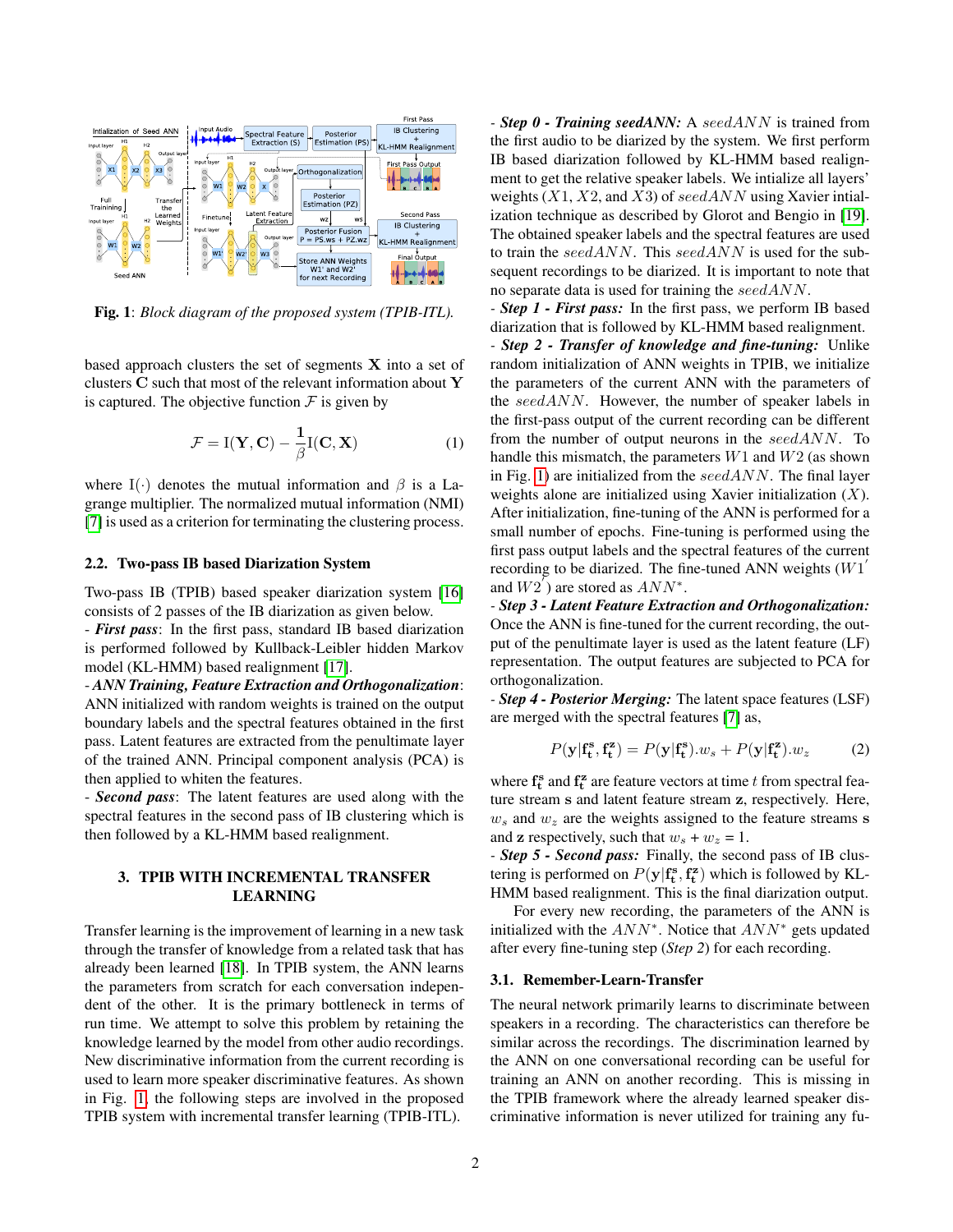Table 1: AMI meeting datasets.

<span id="page-2-1"></span>

| $AMI-1$ | ES2008c, ES2013a, ES2013c, ES2014d, ES2015a,<br>IS1001c, IS1007a, IS1008c, IS1008d, IS1009c |
|---------|---------------------------------------------------------------------------------------------|
| $AMI-2$ | ES2010b, ES2013b, ES2014c, ES2015b, ES2015c,<br>IS1004b, IS1006c, IS1007c, IS1008a, IS1009d |

ture model. Transfer learning enables the new model to start learning from a better point than starting from random initialization, which ultimately leads to faster convergence.

The fine-tuning of ANN is essential for the current recording as we are interested in discriminating the speakers in that recording. Moreover, this also helps to get rid of problems of unseen speakers (or classes). The fine-tuning is performed on every new recording, which can lead to additional speaker discriminative information. Hence, the ANN model gets better at discrimination as it continuously learns from previously diarized conversations.

## <span id="page-2-0"></span>4. EXPERIMENTAL SETUP AND RESULTS

This section explains the datasets, experimental setup and results obtained.

## 4.1. Dataset, Features and Evaluation Measure

Experiments are performed on standard NIST-RT (RT-04Dev, RT-04Eval, RT-05Eval) [\[20\]](#page-4-14) datasets and on the subsets of Augmented Multi-Party Interaction (AMI) corpus [\[21\]](#page-4-15). The list of meeting IDs from AMI datasets recorded at Idiap (IS) and Edinburgh (ES) is given in Table [1.](#page-2-1) These are the same AMI meetings selected randomly in [\[16\]](#page-4-10) for evaluation. The number of speakers in the NIST dataset ranges from 3 to 8 whereas there are four speakers in each of the AMI recordings. Most recordings have a different set of speakers. RT-04Dev was used as the development dataset and remaining datasets were used for the testing purpose.

Mel frequency cepstral coefficients (MFCC) of 19 dimensions extracted with 10 ms shift from 26 filterbanks are used as input spectral features. Diarization error rate (DER) is the sum of missed speech (MS), false alarm (FA) and speaker error rate (SER). The MS and FA depend on errors in speech activity detection whereas the SER is due to the speaker mismatch. As the focus of the paper is primarily on clustering, speech/non-speech hypotheses were obtained from the ground truth and SER is used as the evaluation metric. As the proposed system does not use any separate training data (labelled/unlabelled) to obtain speaker discriminative features, we compare the performance of the proposed system to the baseline IB and the TPIB systems. We kept a forgiveness collar of 0.25 sec and included overlapped speech in our evaluations.

## 4.2. Models and Experimental Setup

A multi-layer feed-forward neural network (MLFFNN) with 2 hidden layers was used for both TPIB and TPIB-ITL sys<span id="page-2-2"></span>Table 2: Speaker Error Rate (SER) on different systems are mentioned. The feature fusing weights are mentioned in parentheses. Avg. denotes the average SER over all fusing weights combination. Best SER on both systems for each dataset is indicated in bold font.

| System          | Feature(s)          | Dev. Set | <b>Test Sets</b> |           |         |         |  |  |  |
|-----------------|---------------------|----------|------------------|-----------|---------|---------|--|--|--|
|                 |                     | RT-04Dev | RT-04Eval        | RT-05Eval | $AMI-1$ | $AMI-2$ |  |  |  |
| IB              | <b>MFCC</b>         | 15.1     | 13.5             | 16.4      | 17.9    | 23.5    |  |  |  |
| <b>TPIB</b>     | LSE                 | 15.1     | 11.6             | 14.2      | 17.5    | 21.3    |  |  |  |
|                 | MFCC+LSF (0.8, 0.2) | 13.1     | 12.5             | 16.6      | 16.4    | 22.7    |  |  |  |
|                 | MFCC+LSF (Avg.)     | 14.9     | 12.6             | 15.3      | 17.8    | 22.4    |  |  |  |
| Proposed System |                     |          |                  |           |         |         |  |  |  |
|                 | LSF                 | 15.5     | 12.5             | 15.1      | 17.5    | 22      |  |  |  |
| TPIB-ITL        | MFCC+LSF (0.1, 0.9) | 15.2     | 12.2             | 15        | 18      | 21.2    |  |  |  |
|                 | MFCC+LSF (Avg.)     | 15.8     | 12.5             | 15.4      | 17.8    | 21.9    |  |  |  |
|                 | LSE                 | 15.5     | 12.9             | 14.8      | 17.5    | 22.1    |  |  |  |
| TPIB-ITL (Dev.) | MFCC+LSF (0.1, 0.9) | 15.2     | 12.5             | 15        | 17.5    | 22      |  |  |  |
|                 | MFCC+LSF (Avg.)     | 15.8     | 13.3             | 15.6      | 17.8    | 22.5    |  |  |  |

tems. The first layer has 30 neurons with tanh activation function and the second layer has 16 neurons with linear function. We use TensorFlow's implementation of stochastic gradient descent with cross-entropy loss function to train/finetune the ANN models.

All the weights were initialized using Xavier initialization. The early stopping criterion based on cross-entropy error was set to achieve the best results on the development set in terms of both, SER and RTF. This implementation of TPIB system gave lower RTF for TPIB than that reported in [\[16\]](#page-4-10).

The results reported in Table [2](#page-2-2) for TPIB-ITL are when the system is executed in the standard chronological order of the meeting Ids within the dataset. The sequence of the datasets used is also the same as shown (left to right) in Table [2.](#page-2-2) This standard sequence is maintained just for reproducibility of the results. However, similar trends were observed when the TPIB-ITL system was run on 10 different random permutations of the meeting sequences with different recording for seedANN. As we will show in the next section, the order of meetings does not influence the overall performance of TPIB-ITL. As the system uses information from previous recordings, an alternative experiment was also conducted. Here, the incremental transfer learning is performed only on development data. The parameters of the ANN for each test conversation are then fine-tuned from the trained ANN independent of the other conversations. The trained ANN is used for all the test recordings independently. The SERs for this experiment is given in TPIB-ITL (Dev.) (i.e., last row of Table [2\)](#page-2-2). The number of fine-tuning epochs was set to 50 for both TPIB-ITL and TPIB-ITL (Dev.).

We use open source IB toolkit [\[22\]](#page-4-16) in all the experiments. The values of NMI and  $\beta$  were set to 0.4 and 10, respectively. All RTFs are calculated on 2.6 GHz CPU with 2 threads. The reported RTFs are calculated by averaging the RTFs across 10 independent runs. All the results reported in this paper are based on the best performing parameters tuned on the development dataset.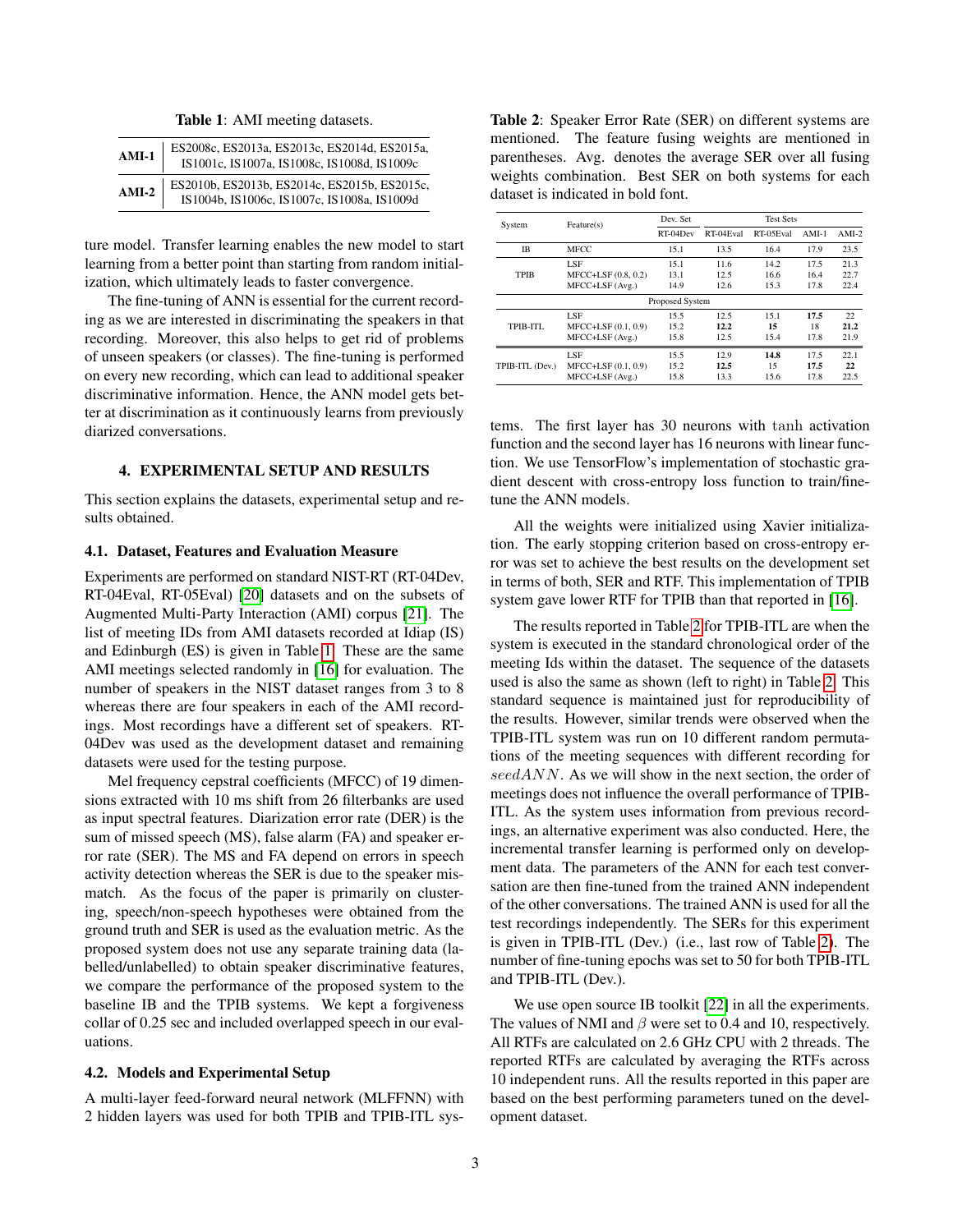<span id="page-3-1"></span>Table 3: The RTF on different systems for different datasets are mentioned. Impr. denotes the relative improvement in RTF with respect to TPIB system. The observed deviation in RTFs is between 0.002–0.004 on NIST datasets and 0.003– 0.007 on AMI datasets.

| Sys/Dataset  | RT-04Dev | RT-04Eval | RT-05Eval | AMI-1 | $AMI-2$ |
|--------------|----------|-----------|-----------|-------|---------|
| ΙB           | 0.070    | 0.081     | 0.086     | 0.241 | 0.304   |
| TPIB         | 0.248    | 0.257     | 0.254     | 0.642 | 0.740   |
| TPIB-ITI.    | 0.175    | 0.172     | 0.180     | 0.485 | 0.605   |
| Impr. $(\%)$ | 29.44    | 33.07     | 29.13     | 24 45 | 18 24   |

#### 4.3. Results and Discussion

The SERs for different approaches to diarization are given in Table [2.](#page-2-2) It can be seen that both the proposed system (TPIB-ITL) and the TPIB system outperform the baseline IB system in most cases. The SERs of TPIB and TPIB-ITL systems are comparable. The TPIB-ITL system showed an absolute improvement of 2.3% with respect to the baseline IB system on AMI-2 dataset. Though the best feature combination tuned on development set gives better SER than the IB system, we observed that it may not always show improvement over LSF. This happens when the extracted LSF itself is better at speaker discrimination than the combination. Hence to check the overall behaviour of the system under different feature fusing weights, we also provide the averaged SER across all the feature fusing weights for each dataset. It gives a measure of robustness of the system to the feature fusing weights. It can be seen from Table [2](#page-2-2) that the average SER of the proposed system show absolute 1.6% improvement on AMI-2 dataset. This is significant, as it is calculated over the average of all possible feature fusing weight combinations. It confirms the robustness of the TPIB-ITL system to the feature fusing weight combinations.

The SER on development data for TPIB-ITL is slightly higher than other systems. This is expected as the ANN has learned speaker discrimination from only a few recordings. Its performance is better on the test data, as incremental transfer learning happens. The improvement in SER can be observed on all test datasets. Average SER (avg.) of 21.9% is observed for TPIB-ITL system on AMI-2 (last dataset in sequence) whereas it is 22.4% for TPIB system. This confirms that the ANN model in TPIB-ITL gets better over time.

To ensure that the results are not biased towards ordering of meetings, experiments were conducted for random permutations with random seedANN. The overall trend in the result was observed to be similar. For example, the average SER for TPIB-ITL over all the feature fusing weights on each dataset for one of the random permutations of the meeting sequence different from the sequence shown in Table [2](#page-2-2) is RT-04Dev=15.5, RT-04Eval=12.6, RT-05Eval=14.9, AMI-1=17.7, AMI-2=22.2. This confirms that the sequence of recordings does not influence the overall performance of the proposed system.

The results where the training of ANN is used incremen-

<span id="page-3-2"></span>

Fig. 2: RTFs of individual modules for all systems.

tally in TPIB-ITL using only development data is given in TPIB-ITL(Dev.) (last row of the Table [2\)](#page-2-2). The system outperforms the baseline IB system and is comparable to TPIB system. Notice that the system does not use any labeled information from the development dataset (RT-04Dev). Moreover, it should also be noted that the RT-04Dev is a very small dataset comprising of only 8 meeting recordings.

A significant improvement in RTF is obtained over the TPIB system. It can be seen from Table [3](#page-3-1) that the best case improvement of 33.07% in RTF is observed on RT-04Eval dataset for TPIB-ITL system. The RTFs for all NIST-RT datasets are in a similar range. As the meeting duration in AMI datasets is longer than that in NIST-RT datasets, the RTF of the IB system itself is more for AMI datasets. Nevertheless, we observe improvements in RTF of 24.45% and 18.24% for AMI-1 and AMI-2 datasets, respectively. Though TPIB-ITL system seems inherently sequential, it can be easily run in parallel on different batches of recordings. The IB system showed an average (over all datasets) error of 2.2 in estimating a correct number of speakers, whereas the TPIB and TPIB-ITL showed a similar average error of 1.15 speakers.

Fig. [2](#page-3-2) shows module-wise RTF for all the systems on two datasets; NIST RT-05Eval and AMI-2. Other respective NIST and AMI datasets also show a similar trend. As the orthogonalization step takes negligible time, we do not report it. From Fig. [2,](#page-3-2) it can be seen that considerable time is consumed in the ANN model training stage which is reduced significantly by TPIB-ITL system on both NIST and AMI datasets.

#### 5. CONCLUSION

<span id="page-3-0"></span>The proposed TPIB-ITL system uses *"Remember-Learn-Transfer"* principle to incrementally learn speaker discriminative characteristics. The ANN model gets better at speaker discrimination over time even with a small number of finetuning epochs. With a minor degradation in performance, the proposed system show a significant improvement of 33.07% and 24.45% in RTF on RT-04Eval and AMI-1 datasets over TPIB system, respectively. Since the proposed system follows the TPIB framework, it also inherits the advantages of the TPIB framework, i.e., (i) No separate training data is needed, and (ii) It incorporates recording-specific speaker discriminative features during the diarization process.